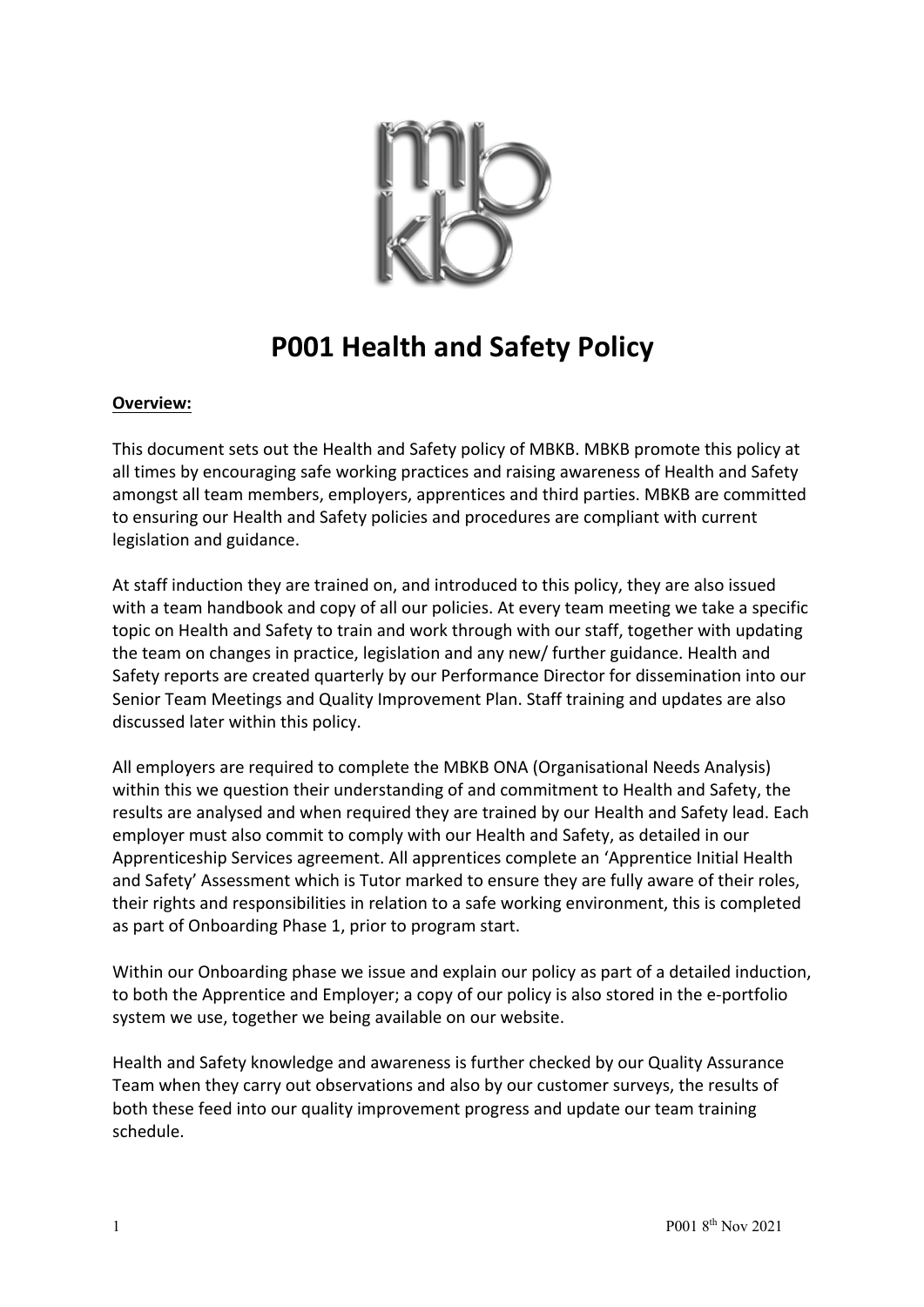Health and Safety training is embedded within every programme we deliver, this includes training sessions, 12 weekly monitoring and relating Health and Safety protocols directly to the apprentices employment and role. Our 12-week impact and progress reviews discuss and challenge Health and Safety topics.

MBKB Training is committed to achieving a safe learning environment for all team, apprentices and clients.

# **Contents**

- Promotion and Commitment to our HS Policy
- Statement of Intent
- Job Role Responsibilities
- Table of Responsibilities
- Special responsibility for advising and alerting people with additional needs
- Team Training
- Monitoring of Policy and Processes
- The Monitoring Cycle
- First Aid
- Accident/ Incident and Near miss Reporting
- Evacuation
- Company Assessments
- The Safe Apprentice Concept
- Audit
- Risk Assessment
- Fire Risk Assessment
- Fire Precautions
- House Keeping
- Display Screen Equipment Regulations
- Electrical Equipment
- Control of Substances Hazardous or Harmful (COSHH)
- Personal Protective Equipment (PPE)
- Stress
- Driving
- Personal Security
- Common High Risk Areas of Hazard
- Standing Agenda Item
- Breaches
- Complaints/ Concerns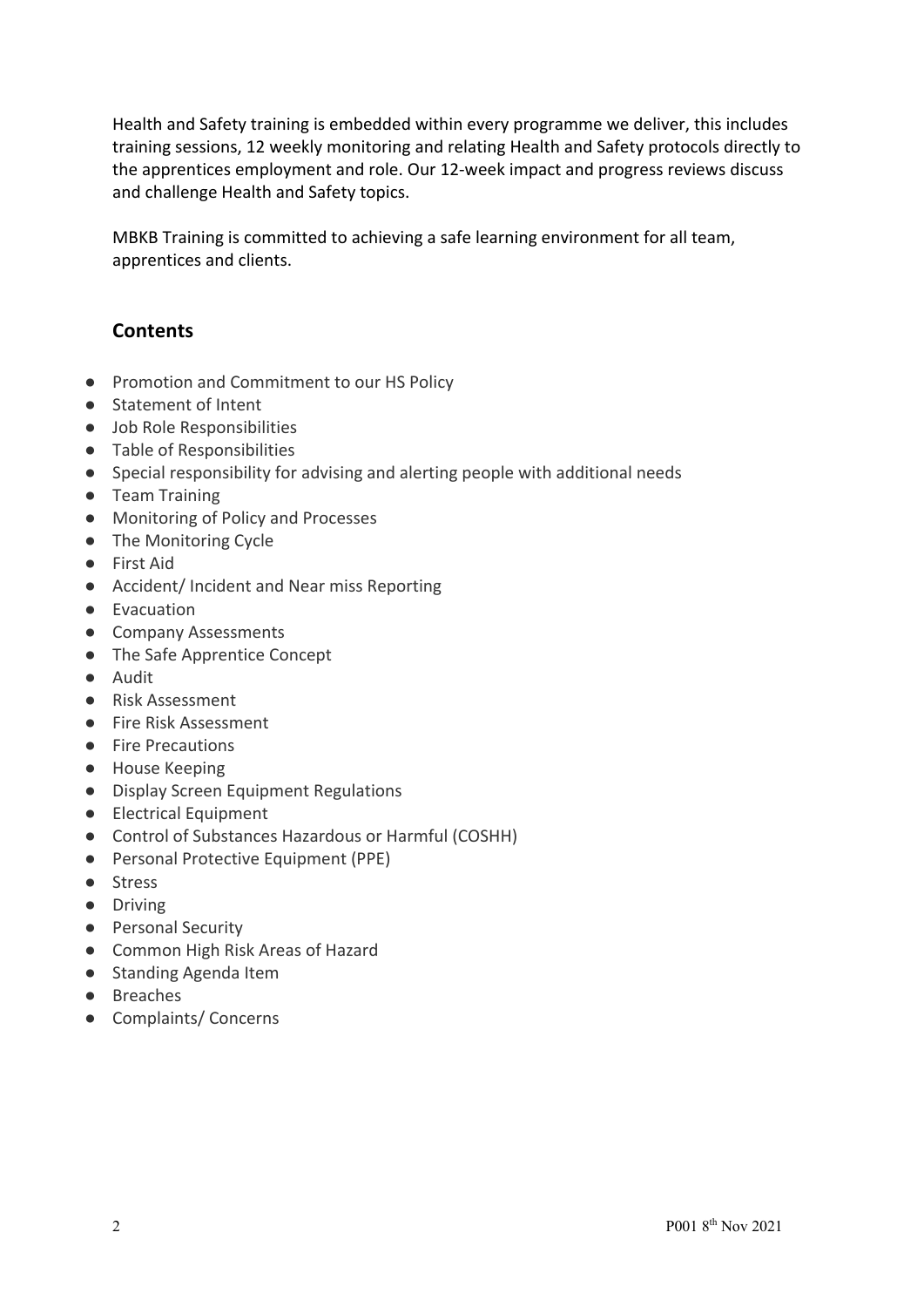## **Promotion and Commitment to our Health and Safety Policy**

Health and safety are at the forefront of all our programmes, we effectively engage our team, employers, and apprentices to ensure a safe and healthy working environment is provided for all. We actively promote our policies and protocols at inception, throughout and post programme. Part of our initial discussion with Employers highlights the importance of Health and Safety and MBKB's role in relations to this.

Health and Safety is reviewed prior to commencing any programme, this is achieved by ensuring every employer completes our ONA document, which analyses their understating of, and commitment to Health and Safety. The ONA is reviewed and only signed off when all elements are fully completed. Commitment to our policy and protocols is further confirmed with the employer prior to commencing an apprenticeship in our apprenticeship training agreement.

Apprentices complete a health and safety analysis prior to commencing an apprenticeship to ensure they are aware of their role, rights and responsibilities and know what do to should an event occur, together with knowing where they may seek support from the employer and MBKB.

We have a welfare@mbkbgroup.com email, which is permanently monitored, this can be used for emergency contact. Employers and Apprentices confirm their commitment to our policy and protocols at the completion stage of Onboarding, where our customer liaison team again discuss this and re-iterate how we will monitor HS throughout, three party completion of the commitment statement formally agrees this.

As part of our commitment to provide a healthy and safe programme throughout we have several touchpoints, these are explained fully within this policy, bullet pointed here for clarity.

# *Employer:*

- Completion of MBKB Organisational Needs and Policy analysis
- Provide copy of Insurance documents
- Committing to annual HS review with MBKB
- Have, update and review 'own' Health and Safety Policy.
- Commitment to provide safe working environment and PPE, if required.
- Engagement in 12 week progress reviews (including completion HS section)
- Agree to update MBKB on any changes in working conditions, job role

# *Apprentice:*

- Complete Health and safety initial assessment
- Confirmation of Employer led Health and Safety Induction
- Commitment to operate in safe working manner and comply with relevant polices.
- Engagement in 12 week progress reviews (including completion HS section)
- Agree to update MBKB of any accident, incidents, ill health , near miss events that occur.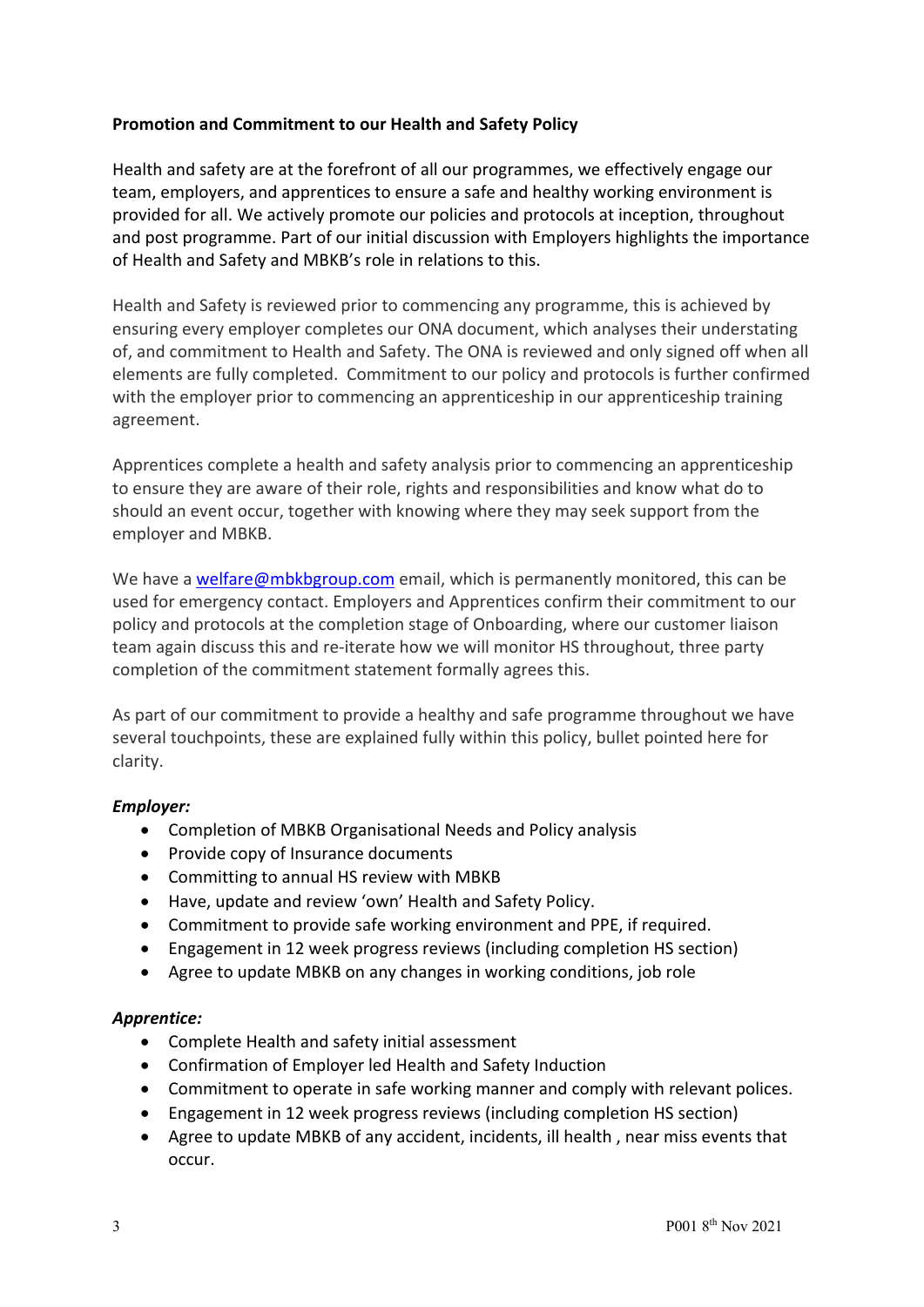#### **Statement of Intent**

This policy represents the way in which MBKB Training conducts itself with regard to Health and Safety. It has been created and put in place to ensure a safe working environment for all employees of MBKB together with ensuring safe working environments for all people who take part in MBKB's training programmes irrespective of their funding stream, type of programme or length of course. A copy of this policy is made available to all our team, apprentices, employers, suppliers and anyone else whom it may concern.

This policy is MBKB's formal commitment to operating a business in accordance with the Health and Safety at work act 1974, and all applicable regulations made under the act, so far as is reasonably practicable. Health and Safety is ranked with equal importance to all other elements of the business such as sales and production. Therefore, where a process may contravene Health and Safety, the process must be stopped, Health and Safety will take precedent in all occasions. Any such issues need to be immediately reported to the Health and Safety Manager (CEO).

Although the management of MBKB accept responsibility to create a safe environment as far as is reasonably practicable, each member of the team has an important part in achieving our aims, as such Roles and Responsibilities and hierarchy of reporting, monitoring and managing health and safety are demonstrated within the policy, to clarify each element of successful implementation.

The Policy is reviewed at 12-month intervals, with a provision for immediate revision should the need arise due to change in legislation, accident investigation or other reason. This document forms part of the induction process for all new team and is regularly referred to. Formal training is ensured for all team, so they may understand the basics of Health and Safety.

#### **Job Role Responsibilities**

It is the responsibility of all MBKB's employees to co-operate with the Management to ensure effective implementation. There are 4 levels of Responsibility within MBKB, each have different levels of responsibility and roles, in relation to implementing and Monitoring of Health and Safety.

For the benefit of Clarification, the 4 levels of Health and Safety Responsibility for team are listed below to clarify which job role fits into which category.

Health and Safety Manager - Chief Executive

Senior Health and Safety Consultant – Directors and Operations Managers

Health and Safety Consultant – Tutors and CLE Team

Health and Safety Support – Administrators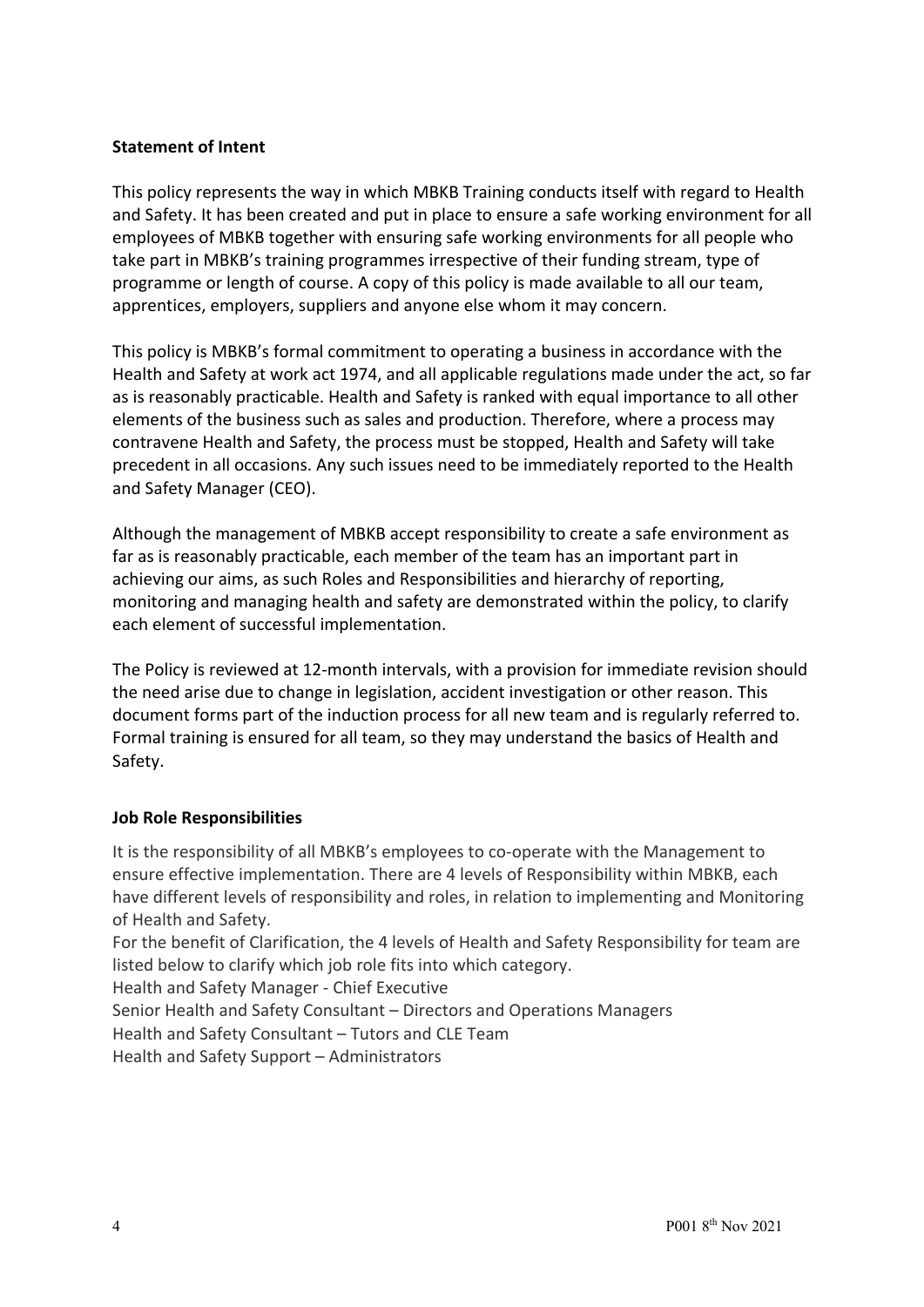As Health and Safety involves implementation and constant monitoring, there are many facets to providing an effective policy. To clarify this a table of elements and the level of job role relation has been created below, where either a P or an S is assigned in each category. P means that this person has primary responsibility, S is for secondary; all team members are aware of each others responsibility and have a duty to report issues caused by another's non-compliance, as outlined in the 'whistle blowing policy' within the team handbook.

# **Special responsibility for advising and alerting people with additional needs.**

Any apprentices, team member or employer, who has an additional need is separately briefed on the hazards in their working or training area. This is carried out on a one-to-one basis to ensure proper understanding. All our team are aware that general hazard notices displayed may not be sufficient to guarantee the full understanding of all team or apprentices. Furthermore, hazardous material may trigger adverse reactions in individuals – such as asthma. Vulnerable children or adults may need constant supervision.

Evacuation planning for individuals with mobility, understanding or other limitations, must be carried out using a Personal Evacuation Plan. – PEP. These forms are held by the Health and Safety Manager and shall be completed as soon as the person arrives at MBKB training and Development.

# **Team Training**

All employees are being given a full introduction to Health and Safety, our policies and procedures within their induction program. This includes a detailed explanation of our policies and how they affect each individual, their role and responsibilities. A full copy of this policy is issued prior to team induction.

PUWER training is carried out, as is basic training in Manual Handling techniques, together with team being issued with a guidance book. Manual handling has been covered within our risk assessment. We therefore have ensured all team and apprentice are given training and information to ensure that safe methods are used during such physical effort.

All team will undertake the Health and Safety Awareness Training Level 2, to allow competent assessment of workplaces.

A full training session on the use of MBKB's documents is carried out, including examples of how to complete, where to seek guidance and the flow of processing these.

Health and Safety training is covered quarterly at team events, with the provision for additional training where required, should a change in policy, law or procedures require. Areas highlighted from our 'accident, incident, ill health and near miss reporting' reviews are used to inform ongoing team training and skills updating.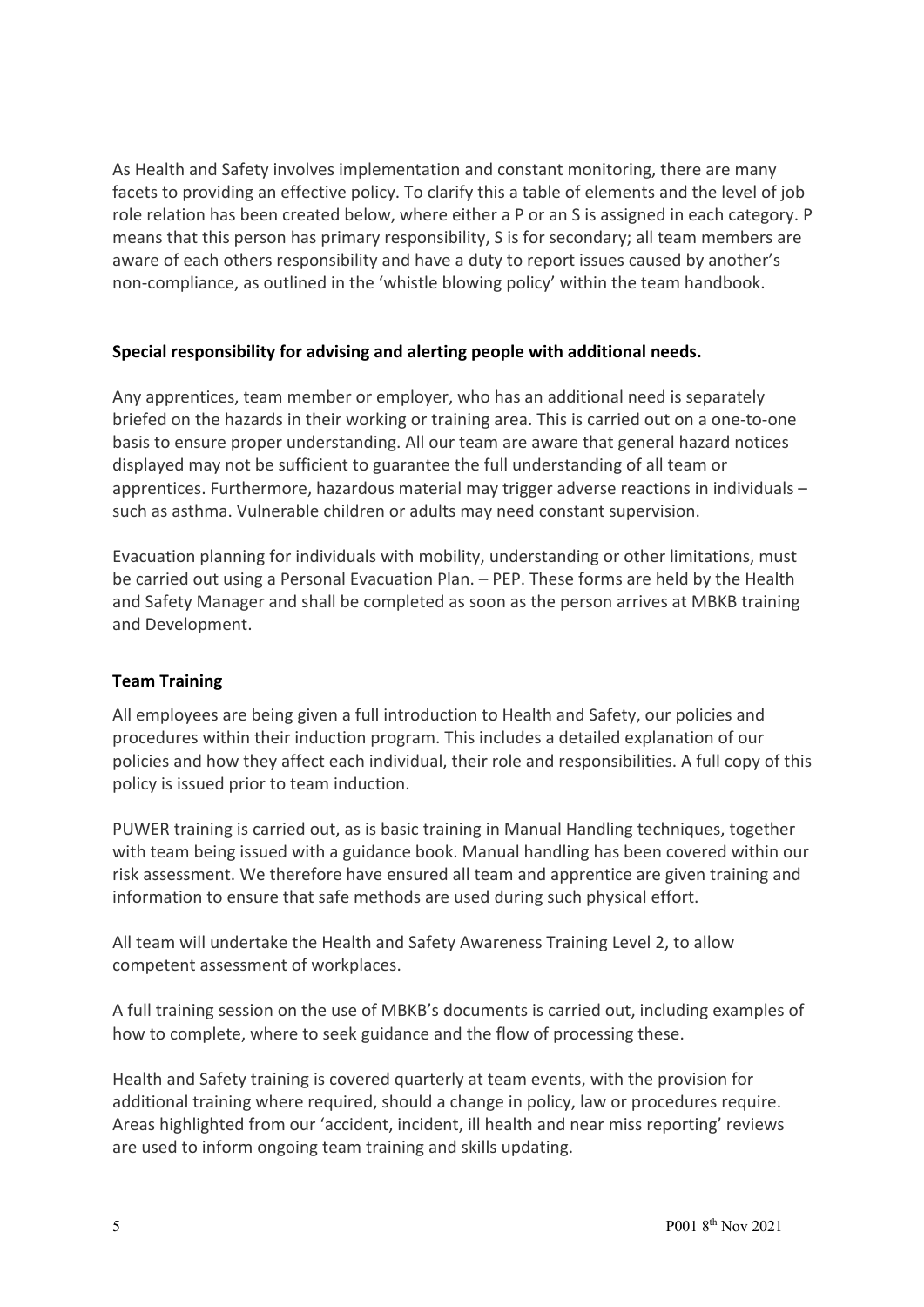|                                                                     | Senior H |                             |                         |                        |
|---------------------------------------------------------------------|----------|-----------------------------|-------------------------|------------------------|
|                                                                     | H & S    | & S                         |                         | <b>H&amp;S H&amp;S</b> |
|                                                                     |          | Manag Consult Consul Suppor |                         |                        |
|                                                                     | er       | ant                         | tant                    | t                      |
| Take good effective care of own wellbeing in matters of Health and  |          |                             |                         |                        |
| Safety                                                              | P        | P                           | P                       | P                      |
| Ensure your behaviour does not contribute to a breach in Health and |          |                             |                         |                        |
| safety                                                              | P        | P                           | P                       | P                      |
| Monitor Health and Safety Conditions at every external visit        | P        | S                           | P                       | S                      |
| Monitor Health and Safety conditions internally                     | P        | P                           | P                       | P                      |
| Ensure each apprentice has a good basic understanding of Health and |          |                             |                         |                        |
| Safety                                                              | P        | S                           | P                       | S                      |
| Ensure PEP's are completed where necessary                          | P        | P                           | P                       | P                      |
| Immediately report all accident/incidents/ill health/ near misses   |          |                             |                         |                        |
| involving apprentices                                               | S        | S                           | P                       | S                      |
| Immediately report all accident/ incidents//ill health /near misses |          |                             |                         |                        |
| involving yourself                                                  | P        | P                           | P                       | P                      |
| Report any concerns with Health and Safety to H&S Manager           | P        | P                           | P                       | P                      |
| Make H&S Manager aware of any potential breaches                    | P        | P                           | P                       | P                      |
| Ensure MBKB Team are sufficiently trained on H &S Issues            | P        | S                           | S                       | S                      |
| Implement H & S action Plans                                        | P        | P                           | P                       | P                      |
| Include H & S Strengths and Weaknesses in SAR                       | P        | S                           | S                       | S                      |
| Ensure appropriate accidents are reported to ESFA                   | P        | S                           | S                       | S                      |
| Ensure appropriate accidents are reported to Riddor                 | P        | S                           | $\mathsf S$             | S                      |
| Ensure H & S Policy reviewed annually                               | P        | S                           | S                       | S                      |
| <b>Ensure Annual Risk Assessment Completed</b>                      | P        | S                           | $\overline{\mathsf{S}}$ | $\overline{S}$         |
| <b>Ensure Annual Fire Risk Assessment Completed</b>                 | P        | S                           | $\overline{S}$          | S                      |
| Complete and Review COSHH Assessment                                | P        | S                           | S                       | S                      |
| Complete and Review Stress Risk Assessment                          | P        | P                           | Ś                       | $\mathsf S$            |
| <b>Ensure Electrical Equipment Tested Annually</b>                  | P        | S                           | S                       | S                      |
| Ensure Fire Fighting Equipment Tested Annually                      | P        | S                           | S                       | S                      |
| Complete Pregnancy Risk Assessments                                 | S        | P                           | S                       | S                      |
| Carry out Organisational needs and Policy Analysis                  | $\sf S$  | P                           | P                       | S                      |
| Ensure Organisational needs and Policy Analysis are approved        | P        | S                           | S                       | P                      |
| Question Apprentice Understanding and H & S Issues at Visits/       |          |                             |                         |                        |
| reviews                                                             | S        | S                           | P                       | P                      |
| Monthly Checks on MBKB                                              | P        | S                           | S                       | S                      |
| Investigating accidents/incidents, near misses                      | P        | S                           | S                       | S                      |
| Provide advice and guidance                                         | P        | S                           | S                       | S                      |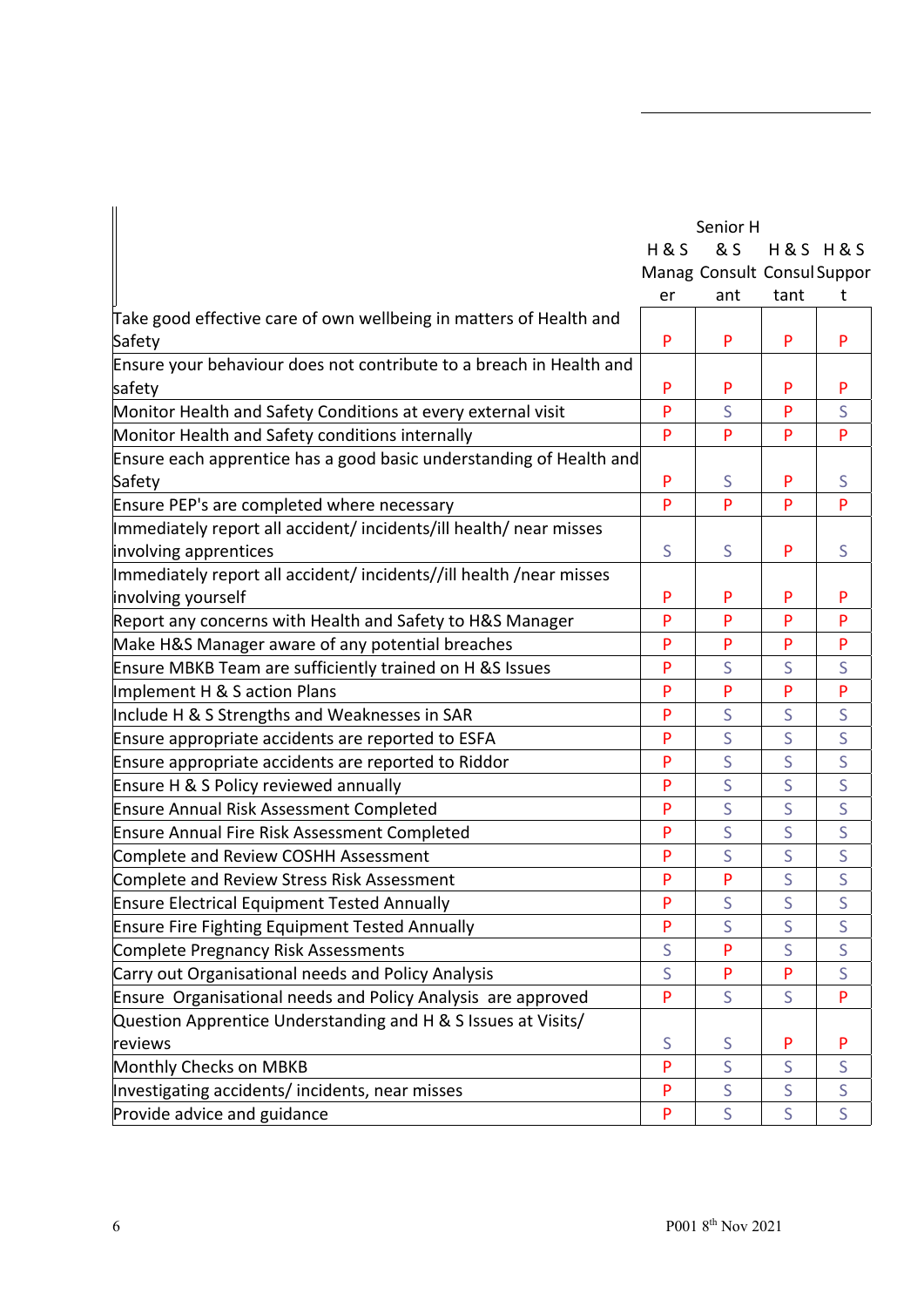# **Monitoring of Policy and Processes**

Our Policy is continually monitored, we have external influences that require monitoring, such as legislation change, contractual requirements, together with internal changes to processes that could impact on Health and Safety. We have already mentioned within this policy how we effectively monitor Health and Safety in our placements. To better demonstrate our monitoring, reviewing, implementing and evaluation we have a flow chart to show each area, how it relates to our business and to give it a full cycle.

# **The Monitoring Cycle**

In order to effectively manage Health and Safety, we have a policy of a continuous cycle.

*Monitor – Review – Plan – Implement – Monitor.*

Monitoring is where we carry out our normal monitoring, both internally and externally, review is where we review our effectiveness, then we plan how to further improve, once this is complete, we implement the changes, then start to monitor all over again. This cycle is one of constant development, which is also linked to our Self-Assessment Plan.

The input or triggers to review are such things as Legislation Changes, funding contracts, outcomes for investigations or other issues brought forward. We can measure the effectiveness or outcomes by considering how safe our Place, Plant, Procedures and People are.

# **First Aid**

The Health and Safety Manager is responsible for First Aid whilst on the MBKB Office premises. Where we are carrying out training within the workplace or have placed an apprentice with a company whether full time or partially for work experience, MBKB will ensure that the First Aider on those premises has been identified.

Should First Aid be required the apprentice or team member will be taken to the team room, if appropriate to move them. The first aider will retrieve the first aid kit from the administration office, then administer first aid. Alternatively, arrangements for an ambulance, or a work colleague to take the injured person to Russell's Hall Hospital will be made by the first aider. The first aider will then complete MBKB's Accident book, which is located online within our secure G-Drive. An email log of the accident is sent to the Health and Safety Manager, who will then investigate the accident.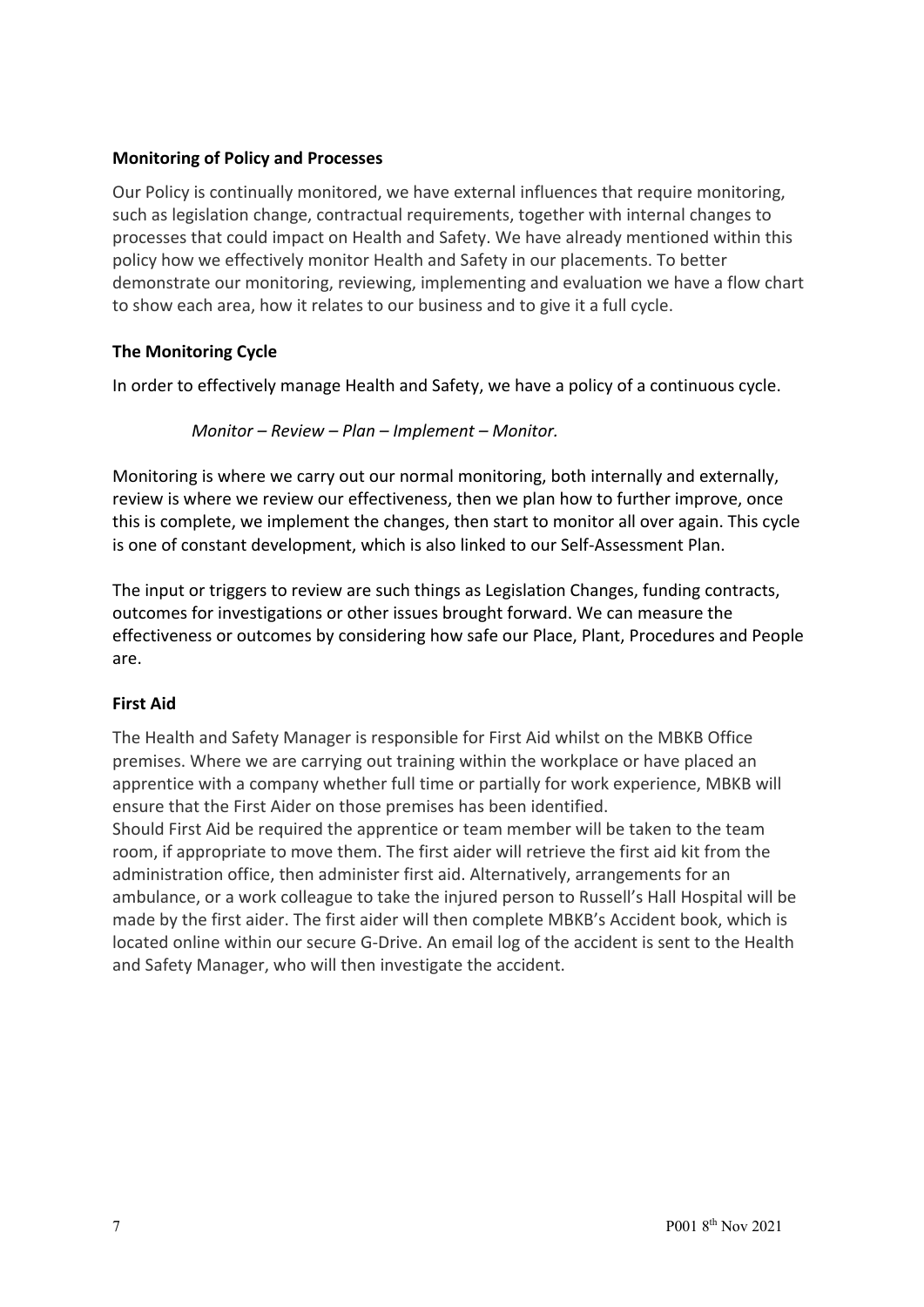## **Accident/ Incident / Ill Health and Near miss Reporting**

All accidents, indecent, Ill Health issues and near misses involving a MBKB's team member, apprentice or employer on a programme with MBKB, or a visitor to MBKBs premises must have a report form completed and be reported to your line manager, at the earliest possible opportunity, the MBKB senior will then raise the concern with the CEO, where required.

All report forms are kept online within our G-Drive. This must be completed as soon as is reasonably practicable, so that an investigation may take place when required. The purpose of such an investigation is to prevent a recurrence of the event and ensure the safety of all by learning the lessons of the event and ensure this is correctly reported to all relevant parties at both MBKB and the employers site. The document for recording this is reference DOC-HS5.

In the event of an accident becoming reportable under the guidelines of RIDDOR, the Health and Safety Manager will complete a RIDDOR form and notify the appropriate bodies.

The accident, incident, ill health or near miss's will be fully investigated looking at all possible causes, implications for future conduct and preventative measures. Each report will be fed back into Team meetings to disseminate health and safety awareness and educate future MBKB team training events. All reports with also be considered against current policies, procedures and/or risk assessments to allow for updates and amendments should they be required. Where the accident occurs to a apprentice on the government work-based funded training, the ESFA will be informed of the severity of the accident if appropriate to do so. The Health and Safety Manager will then assist the ESFA with any information or investigations they may carry out.

#### **Evacuation**

A Means of Escape map is situated within every room at MBKB and all visitors to the training facilities will have the emergency exits shown to them, during the Domestics discussed prior to all meetings/training sessions. There is a signing in sheet located in the reception area and all visitors are requested to sign in and out. It remains the responsibility of the person being visited to ensure the guest has a safe exit from the building in the event of an emergency. The emergency assembly point is shown on the office plans. Where a course is taking place at an external venue, it is the responsibility of MBKB to explain the domestics and ensure safe evacuation if required. During a fire or other hazardous emergency: you are reminded that it is illegal to leave any person in an evacuated building to wait rescue by the fire service while other evacuees go to the assembly point. All mobile and non-mobile persons must be evacuated as part of the fire plan, ideally within three minutes. Fire refuges can only be used as temporary respites on the way out of the building.

All people with additional needs must be issued with a Personal Evacuation Plan (PEP) by the Health and Safety Manager prior to starting work as team or entering training as apprentices.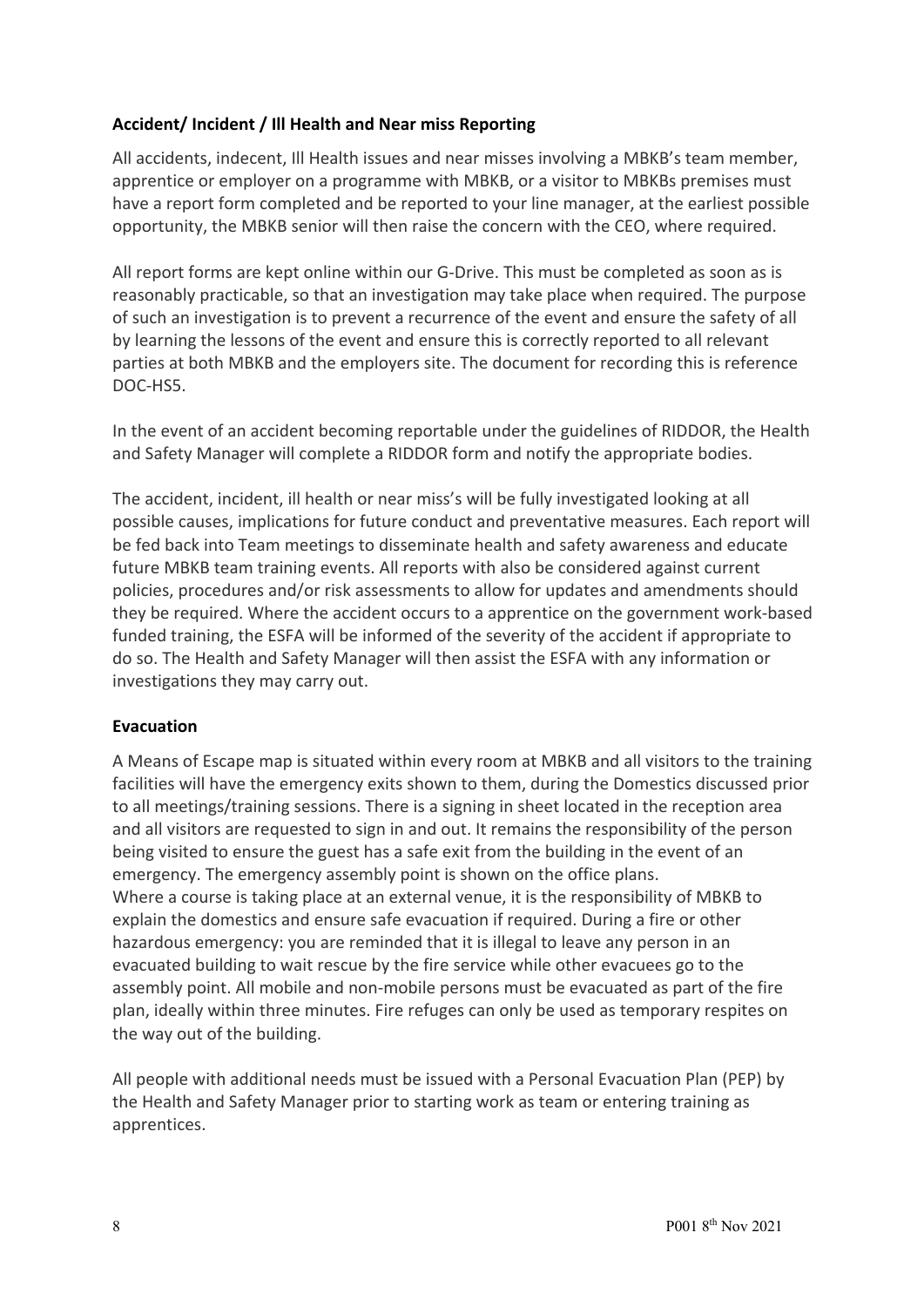#### **Employer Assessments**

Before a apprentice is placed in any company, that particular branch or store will be subject to a full Health and Safety Vetting. The Organisational Needs and Policy Analysis is completed by every employer then evaluated by either a CL Executive or Tutor, ensuring each question is answered in full, and seeking evidence to support, where required. This is to ensure that a safe working environment is provided. Where there may be a breach, advice and guidance is given - by way of issuing an Action Plan to allow the company the opportunity to meet the required standards. Where a company is considerably below the required standard or persistently fails to improve once an action plan has been issued, training there will cease. This decision to cease training is at the discretion of the Health and Safety Manager. All completed ONA forms are given to the Health and Safety Manager who will approve, or refer the company.

Details of all areas checked are shown on the vetting form itself. We review Health and Safety within each company annually, whilst checking Insurance Eligibility throughout the year to ensure current cover. We hold up to date files on such information.

# **The Safe Apprentice Concept**

All Work Based Apprentice are given a full induction, which includes key information on Health and Safety. Where an apprentice is placed in a company we will ensure they are aware of that individual companies' policies, procedures and personnel. Where an employed apprentice comes to our training, we will check they have access to the correct level of Health and Safety. The apprentice induction includes Health and Safety, Equal Opportunities training and introduction to their rights and responsibilities, completion of a Health and Safety Checklist. This represents the initial apprentice Health and Safety training.

During the first 3 months of training the apprentices are required to complete an ERR (Employee Roles and Responsibilities) workbook, this takes the form of training, selfresearch and support. Once completed a good basic level of Health and Safety has been achieved.

After each further 3-month period a formal review takes place, Health and Safety questions relating to the apprentice understanding, practice and wellbeing are asked. Any concerns raised are immediately reported to the Health and Safety Manager.

At the end of each program, a full exit review is completed which analyses the apprentice distance travelled in terms of learning in relation to Health and Safety.

Additional analysis also takes place as Health and Safety and wellbeing are discussed at monthly visits, and Internal Verification visits. As with reviews any issues brought up are reported to the Health and Safety Manager.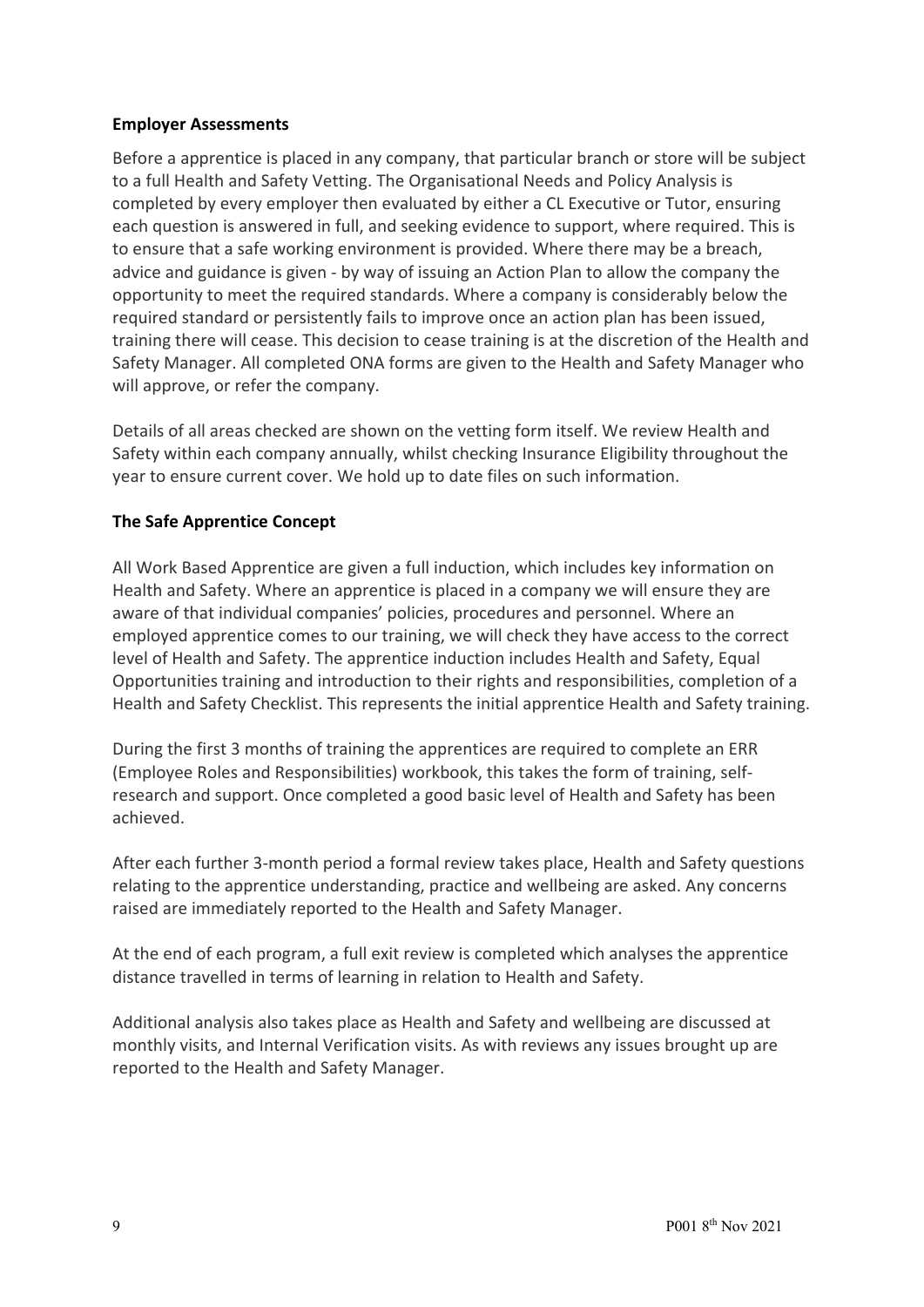# **Audit**

All files pertaining to Health and Safety Vetting will be made available to the ESFA for purpose of audit and compliance. All files show the audit trail from first vetting to current. Apprentice files are also available to demonstrate our implementation of the Safe learning steps. Full Training takes place with all team on completion and safe storage of documents. Original documents are held within G-Drive, copies can be issued by admin should you require . Each company will have its own Company File, which we store copies of its vetting forms, all other health and safety forms will be specific to a apprentice and as such will be stored within the apprentice personal online file; Smart Assessor.

#### **Risk Assessment**

The MBKB office has a fully completed Risk Assessment, which is also reviewed annually, with provision to make immediate changes if the need arises. This assessment also forms part of the induction program with all new team. The purpose of the Risk Assessment is to ensure the working environment is as conducive to Health and Safety as is reasonably practicable. It is especially important to check risks and explain risks carefully where people with disabilities or learning difficulties are concerned.

#### **Fire Risk Assessment**

The MBKB office has also completed a Fire Risk Assessment, which is reviewed annually, with provision to make immediate changes if the need arises. This assessment also forms part of the induction program with all new team. The purpose of the Fire Risk Assessment is to ensure the working environment is as conducive to Health and Safety as is reasonably practicable. It is especially important to check risks and explain risks carefully where people with disabilities or learning difficulties are concerned. The fire risk assessment has been completed with external assistance from Delta Fire Services.

# **Fire Precautions**

The same policy applies here as shown within the evacuation procedures. MBKB has a supply of firefighting equipment, which may be used providing the fire is small, you have been trained on the use of the equipment and tackling the fire is the only way you may evacuate the building.

You should always look to evacuate the building immediately, without tackling any fire wherever possible. Only the Health and Safety Manager may re-enter the building.

You are to: Evacuate the premises leaving behind all belongings and contact the emergency services. During a fire or other hazardous emergency: you are reminded once more that it is illegal to leave any person in an evacuated building to wait rescue by the fire service. All mobile and non-mobile persons must be evacuated as part of the fire plan. Fire refuges can only be used as temporary respites on the way out of the building.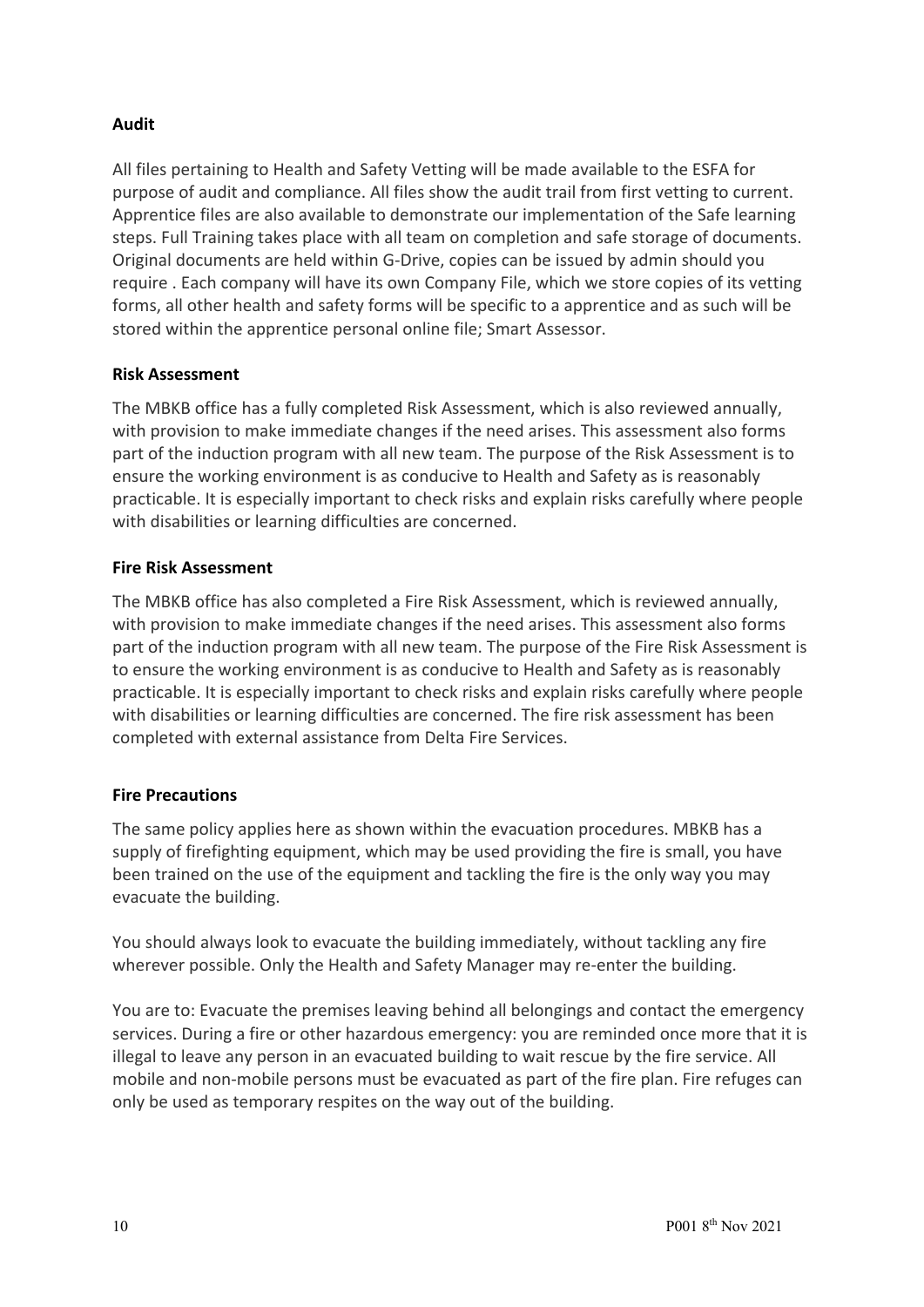All persons with additional needs must be issued with a Personal Evacuation Plan (PEP) by the Health and Safety Manager prior to starting work as team - or entering training as apprentices.

The equipment is checked annually in January of each year. A certificate is kept by the Health and Safety Manager to document the check.

# **House Keeping**

Every Member of MBKB's team has a responsibility to ensure the workplace is kept safe and clear from clutter, together with all being responsible for common areas, walkways and exits. Good housekeeping is a mandatory requirement, which is discussed at induction, within this policy and within the team contractual terms and conditions. To supplement the full annual check of MBKB's office, a monthly recorded housekeeping check is carried out after each team meeting, the details of this are found within the minutes.

#### **Display Screen Equipment Regulations**

To comply fully with the Display Screen Equipment Regulations of 1992, we have carried out a full assessment, and put into place several practices to protect our teaming team from issues caused by prolonged use of DSE equipment. We also have a working from home/ DSE audit, completed annually by all team members. This highlights safe working practices and ensures equipment is fit for purpose and safe working practices are followed. All users are instructed to take a ten-minute break after every full hour of use for DSE equipment.

#### **Electrical Equipment**

Due to the large number of Electrical equipment we use, every year in December a PAT (portable Appliance Test) is carried out on all our electrical items. A full inventory is kept. A certificate of completion is all kept for documentation. All team are instructed not to use any equipment that they may have a concern about, and to report this immediately to the Health and Safety Manager, who will then organise a replacement.

# **Control of Substances Hazardous or Harmful (COSHH)**

To assist our team in effectively dealing with substances that are hazardous or harmful a COSHH assessment has been carried out, this is reviewed annually or sooner should the need arise. This is disseminated to our team at induction and covered within team meetings, to update and retrain when required. The COSHH assessment is kept within the Health and Safety Managers File.

#### **Personal Protective Equipment (PPE)**

At present none of our job roles directly involves the use of PPE, should this alter then MBKB training will provide all necessary protective equipment. Our Apprentices, however are required to use and wear PPE, where required, most notably, within the Early Years sector. Our ONA and Initial assessment HS form ensures adequate arrangements are in place for all the apprentices.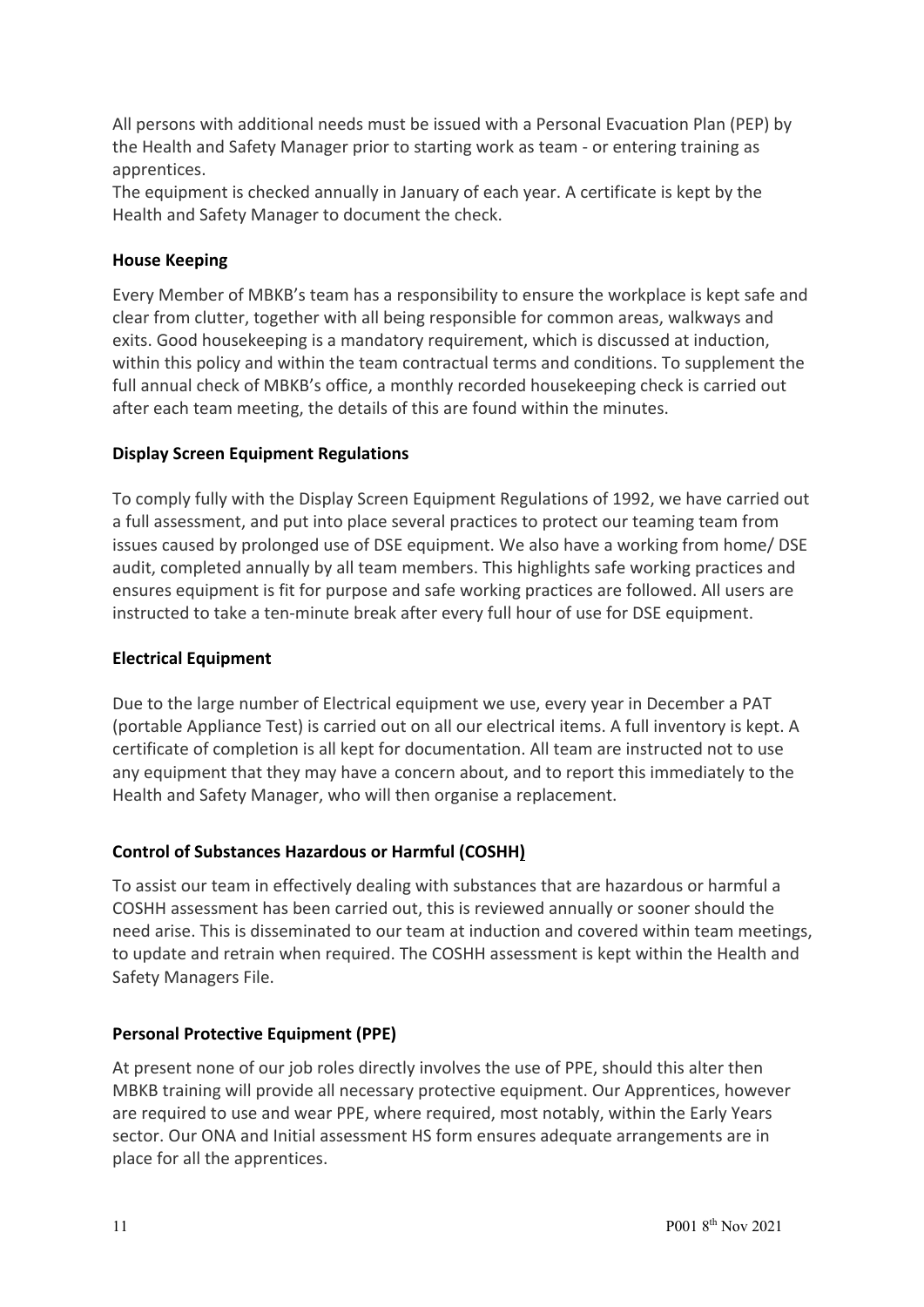## **Stress**

All team and apprentices are advised that our Health and Safety is affected by high or unexpected stress levels.

Stress at work and stress at home which spills over into workplace situations causes many accidents each year. Safeguarding and welfare checks form part of 12 weekly progress reviews, where stress management is discussed and self management materials are issued if needed. Tutors also refer apprentices to the welfare team should they require further support. The welfare team can also provide support to team members experiencing stress. Copies available within Smart Assessor and online here

# https://mbkbgroup.com/policies/

We are committed to protecting the health, safety and welfare of our team, apprentices and employers, as such we recognise that workplace stress is a health and safety issue and acknowledge the importance of identifying and reducing workplace stressors.

This policy will apply to everyone within both MBKB and the employer we work with.

The Health and Safety Executive define stress as "the adverse reaction people have to excessive pressure or other types of demand placed on them". This makes an important distinction between pressure and stress which can be detrimental to health. MBKB will:

- Identify all workplace stressors and conduct risk assessments to eliminate stress or control the risks from stress. These risk assessments will be regularly reviewed.
- Consult with Trade Union Safety Representatives on all proposed action relating to the prevention of workplace stress.
- Provide training for all managers and supervisory team in good management practices.
- Provide confidential counselling for team affected by stress caused by either work or external factors.
- Provide adequate resources to enable managers to implement the company's agreed stress management strategy.

Risks and hazards which cause many accidents. A hazard is anything which can cause harm – like a chemical, electricity, or working on a ladder. A risk is the chance - either high or low – that someone like you will be harmed by the hazard.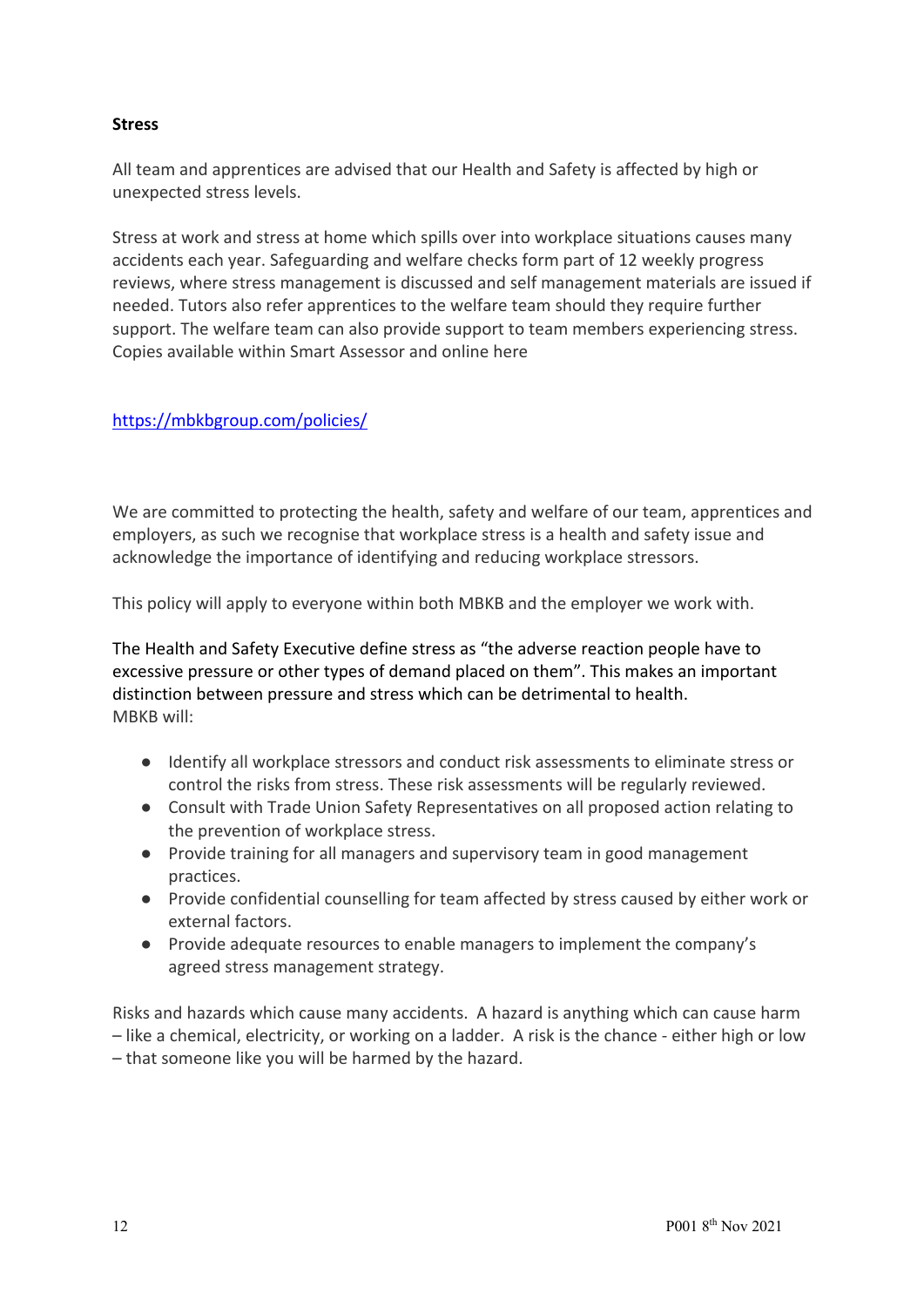# **Driving**

As part of each employee's role they will be required to drive to and from differing places of work, as much of our training takes place in the individuals' company or place of work. The following is a brief list of things to be considered and is not meant as an exhaustive 'do's and don'ts of driving:

- Make sure the appointment is booked to avoid unnecessary travel
- Do not drive if you are unwell
- Ensure the vehicle is roadworthy
- Try to avoid peak times
- Take into account weather and other travelling conditions
- Take regular breaks and avoid driving more than 100 miles in one day
- Never use a hand-held Mobile Phone whilst the vehicle is moving
- Do NOT Drink and Drive
- Do not drive under the influence of drugs- except when prescribed by a doctor and considered not to have an adverse effect on driving.

# **Personal Security**

As much of our employees' roles involve meeting new people and working in different environments, we advise them on personal security issues. Below we have listed guidelines that should be considered – again, this is not exhaustive: -

- Be confident and develop communication skills
- Use your instincts to assess a situation
- Avoid confrontation
- Ensure visits are booked and an Itinerary is available
- Do not give personal information such as own mobile or address to clients
- Avoid actions, which may appear aggressive
- Avoid meetings after hours or in secluded places
- Do not leave personal possessions on show
- Talk to people who have previously met or visited the person or place.

We want to know about your concerns. All team are encouraged to consider actions and implications of personal security and are advised to discuss any issues for concern directly with the Health and Safety Manager.

# **Common High Risk Areas of Hazard**

The greatest risks are detailed here, Health and Safety leaflets are available from the HSE, if you would like further guidance on any areas please consult with the Health and Safety Manager.

Slips, trips and falls, Asbestos, Hazardous substances, falls from a height, Musculoskeletal disorders, Display Screen Equipment, Noise, Electricity, Work equipment and machinery, Maintenance and building works, Workplace transport, Pressure systems, Fire and explosion, Radiation, Stress.